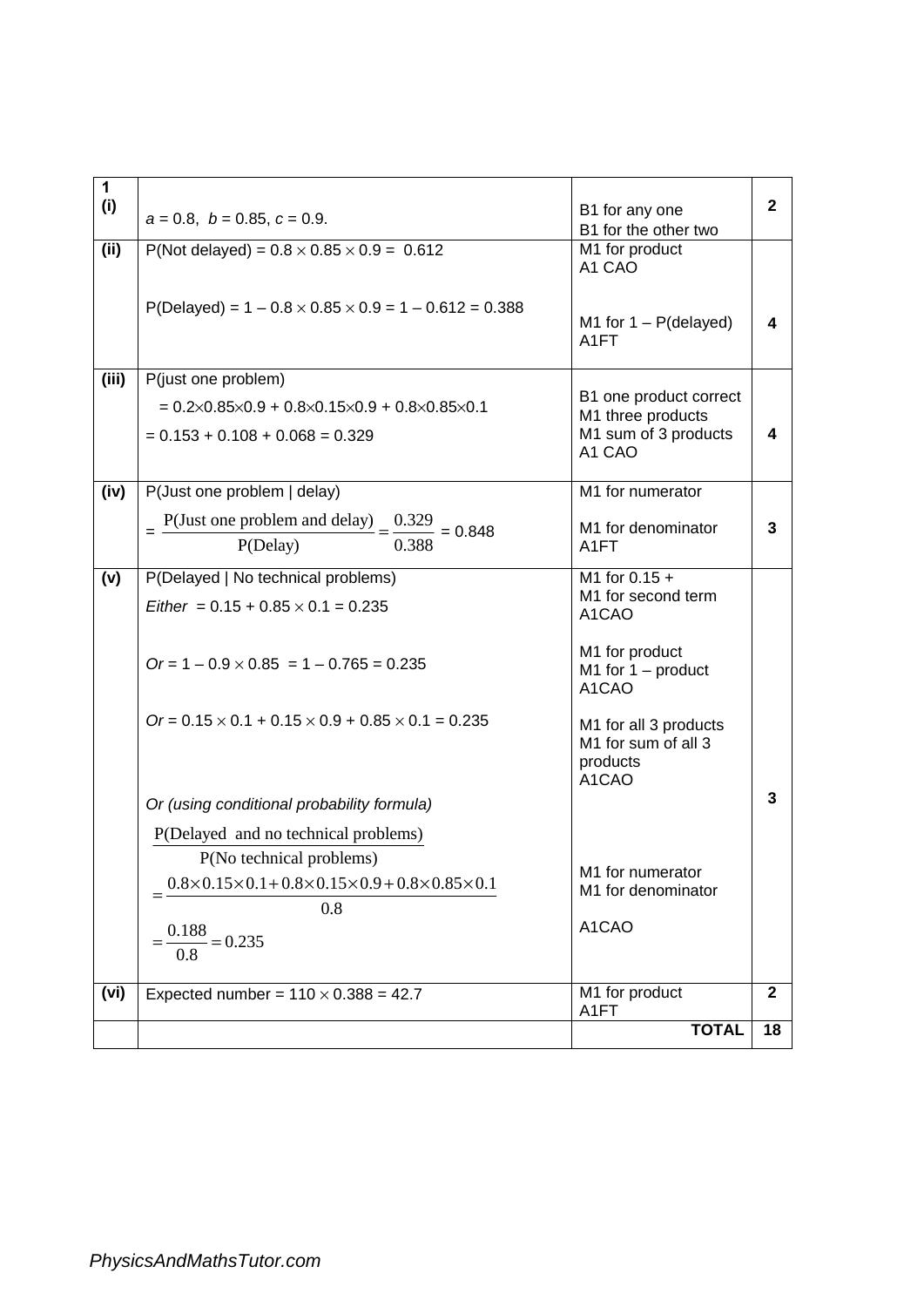| $\overline{2}$<br>(i) | $P(R) \times P(L) = 0.36 \times 0.25 = 0.09 \neq P(R \cap L)$<br>Not equal so not independent. (Allow $0.36 \times 0.25 \neq 0.2$ or 0.09<br>$\neq$ 0.2 or $\neq$ p(R $\cap$ L) so not independent)                                                                                                        | M1 for $0.36 \times 0.25$ or<br>$0.09$ seen<br>A1 (numerical<br>justification needed)                                                                                                                                                                  |   |
|-----------------------|------------------------------------------------------------------------------------------------------------------------------------------------------------------------------------------------------------------------------------------------------------------------------------------------------------|--------------------------------------------------------------------------------------------------------------------------------------------------------------------------------------------------------------------------------------------------------|---|
| (ii)                  | R<br>0.2<br>0.05<br>.16<br>6<br>0.59                                                                                                                                                                                                                                                                       | G1 for two overlapping<br>circles labelled<br>G1 for 0.2 and either<br>$0.16$ or 0.05 in the<br>correct places<br>G1 for all 4 correct<br>probs in the correct<br>places (including the 0.59)<br>The last two G marks are<br>independent of the labels | 3 |
| (iii)                 | $P(L R) = \frac{P(L \cap R)}{P(R)} = \frac{0.2}{0.36} = \frac{5}{9} = 0.556$ (awrt 0.56)<br>This is the probability that Anna is late given that it is raining.<br>(must be in context)<br>Condone 'if' or 'when' or 'on a rainy day' for 'given that' but not the words<br>'and' or 'because' or 'due to' | M1 for 0.2/0.36 o.e.<br>A <sub>1</sub> cao<br>E1 (indep of M1A1)<br>Order/structure must be<br>correct <i>i.e.</i> no reverse<br>statement                                                                                                             | 3 |
|                       |                                                                                                                                                                                                                                                                                                            | <b>TOTAL</b>                                                                                                                                                                                                                                           | 8 |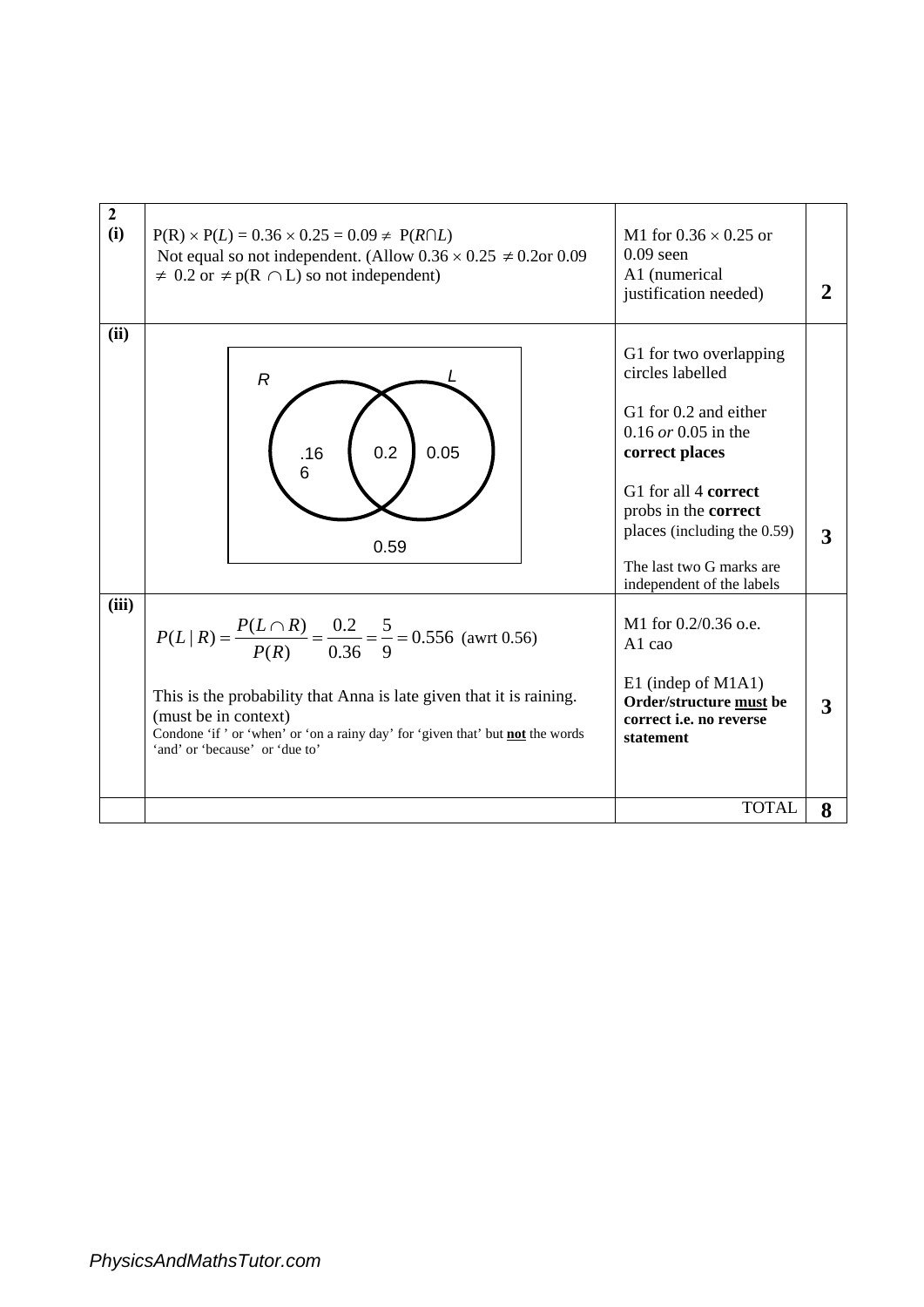| $\overline{3}$ | $P(W) \times P(C) = 0.20 \times 0.17 = 0.034$                                               | M1 for multiplying or                                                                                                                                                                                                                  |                |  |
|----------------|---------------------------------------------------------------------------------------------|----------------------------------------------------------------------------------------------------------------------------------------------------------------------------------------------------------------------------------------|----------------|--|
| (i)            | $P(W \cap C) = 0.06$ (given in the question)                                                | 0.034 seen                                                                                                                                                                                                                             |                |  |
|                | Not equal so not independent (Allow 0.20 $\times$ 0.17 $\neq$ 0.06 or                       | A1 (numerical                                                                                                                                                                                                                          |                |  |
|                | $\neq$ p (W $\cap$ C) so not independent).                                                  | justification needed)                                                                                                                                                                                                                  | $\overline{2}$ |  |
|                |                                                                                             |                                                                                                                                                                                                                                        |                |  |
| (ii)           |                                                                                             |                                                                                                                                                                                                                                        |                |  |
|                | W<br>0.06<br>0.11<br>0.1<br>4<br>0.69<br>The last two G marks are independent of the labels | G1 for two overlapping<br>circles labelled<br>G1 for 0.06 and either<br>0.14 or 0.11 in the<br>correct places<br>G1 for all 4 correct<br>probs in the correct<br>places (including the 0.69)<br>NB No credit for<br>Karnaugh maps here | 3              |  |
| (iii)          |                                                                                             |                                                                                                                                                                                                                                        |                |  |
|                |                                                                                             | M1 for 0.06 / 0.17                                                                                                                                                                                                                     |                |  |
|                | $P(W C) = {P(W \cap C) \over P(C)} = {0.06 \over 0.17} = {6 \over 17} = 0.353$ (awrt 0.35)  | A <sub>1</sub> cao                                                                                                                                                                                                                     | $\mathbf{2}$   |  |
|                |                                                                                             |                                                                                                                                                                                                                                        |                |  |
| (iv)           | Children are more likely than adults to be able to speak                                    | E1FT Once the correct                                                                                                                                                                                                                  | 1              |  |
|                | Welsh or 'proportionally more children speak Welsh than                                     | idea is seen, apply ISW                                                                                                                                                                                                                |                |  |
|                | adults'                                                                                     |                                                                                                                                                                                                                                        |                |  |
|                | Do not accept: 'more Welsh children speak Welsh than                                        |                                                                                                                                                                                                                                        |                |  |
|                | adults'                                                                                     |                                                                                                                                                                                                                                        |                |  |
|                |                                                                                             | <b>TOTAL</b>                                                                                                                                                                                                                           | 8              |  |
|                |                                                                                             |                                                                                                                                                                                                                                        |                |  |